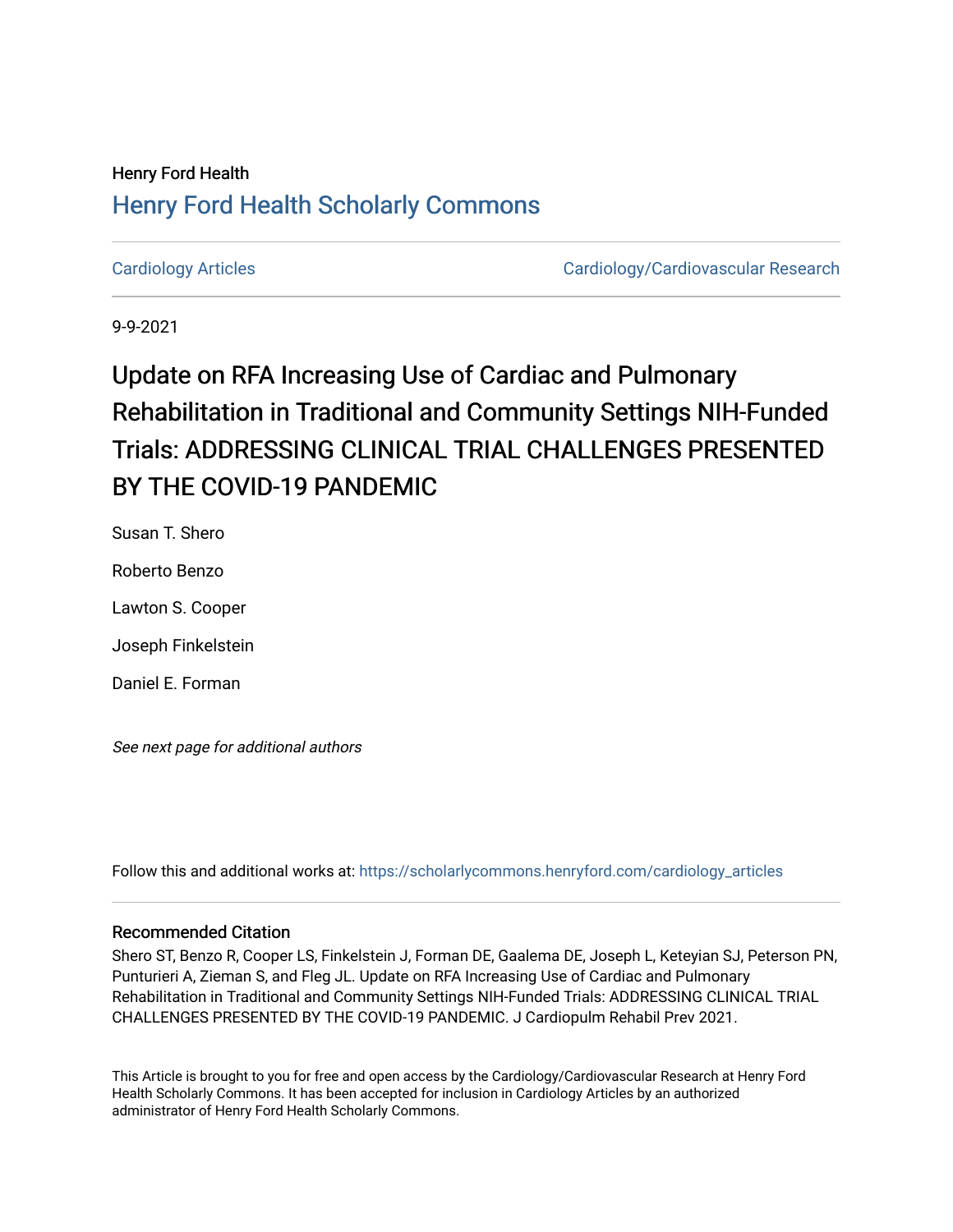## Authors

Susan T. Shero, Roberto Benzo, Lawton S. Cooper, Joseph Finkelstein, Daniel E. Forman, Diann E. Gaalema, Lyndon Joseph, Steven J. Keteyian, Pamela N. Peterson, Antonello Punturieri, Susan Zieman, and Jerome L. Fleg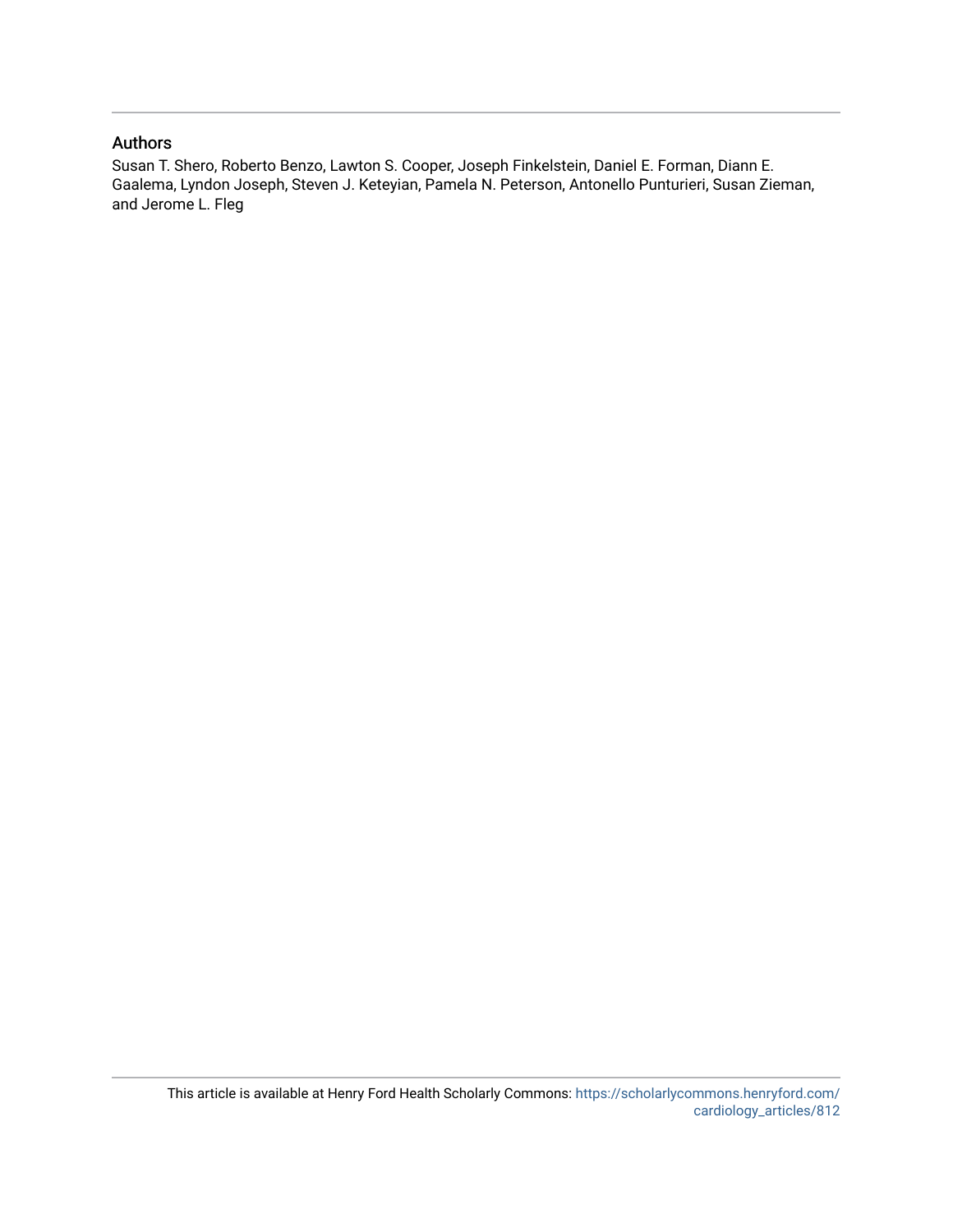# **Update on RFA Increasing Use of Cardiac and Pulmonary Rehabilitation in Traditional and Community Settings NIH-Funded Trials**

# **ADDRESSING CLINICAL TRIAL CHALLENGES PRESENTED BY THE COVID-19 PANDEMIC**

Susan T. Shero, BSN, MS; Roberto Benzo, MD, MS; Lawton S. Cooper, MD, MPH; Joseph Finkelstein, MD, PhD; Daniel E. Forman, MD; Diann E. Gaalema, PhD; Lyndon Joseph, PhD; Steven J. Keteyian, PhD; Pamela N. Peterson, MD, MSPH; Antonello Punturieri, MD, PhD; Susan Zieman, MD, PhD; Jerome L. Fleg, MD

**W**e previously reported on an initiative to increase the uptake of cardiac rehabilitation (CR) and pulmonary rehabilitation (PR) in traditional and community settings funded by the National Heart, Lung, and Blood Institute (and the National Institute on Aging [NIA]).<sup>1</sup> The overall objectives of the initiative and those reflected in the funded research projects are to (1) test strategies that will lead to increased use of CR and PR in the US population who are eligible based on current clinical guidelines; (2) test strategies to reduce disparities in the use of CR and PR based on age, gender, race/ethnicity, and socioeconomic status; and (3) test whether increased use of CR and PR, whether administered by traditional center-based or new models, is accompanied by improvements in relevant clinical and patient-centered outcomes. The NIA funding opportunity announcement addressed one or more specific age-related factors.

At the time of our previous report, the six funded projects (four CR and two PR) had successfully met milestones for the initial grant year and had transitioned into the second year, most having begun participant recruitment. At the initial investigator meeting in October 2019, principal investigators from all six trials presented their progress and exchanged valuable feedback. Summaries of the respective research projects published in 2020 highlight the features of the research studies.<sup>1</sup> The October 2020 investigator meeting focused on the effects of the novel coronavirus (COVID-19) pandemic on the projects, trial adaptations

**Author Affiliations:** *National Heart, Lung, and Blood Institute, Bethesda, Maryland (Ms Shero and Drs Cooper, Punturieri, and Fleg); Mayo Clinic, Rochester, Minnesota (Dr Benzo); Icahn School of Medicine at Mount Sinai, New York, New York (Dr Finkelstein); University of Pittsburgh and VA Pittsburgh Healthcare Systems, Pittsburgh, Pennsylvania (Dr Forman); University of Vermont, Burlington (Dr Gaalema); National Institute on Aging, Bethesda, Maryland (Drs Joseph and Zieman); Henry Ford Hospital, Detroit, Michigan (Dr Keteyian); Denver Health Medical Center, Denver, Colorado, and University of Colorado Anschutz Medical Center, Aurora (Dr Peterson).*

*The contents of this article are solely the responsibility of the authors and do not necessarily represent official views of the National Heart, Lung, and Blood Institute, the National Institute on Aging, the National Institutes of Health, or the United States Department of Health and Human Services.*

*The authors declare no conflicts of interest.*

**Correspondence:** *Jerome L. Fleg, MD, Division of Cardiovascular Sciences, National Heart, Lung, and Blood Institute, 6705 Rockledge Dr, Room 309-K2, Bethesda, MD 20892 (flegj@nhlbi.nih.gov).*

*Copyright © 2021 Wolters Kluwer Health, Inc. All rights reserved. DOI: 10.1097/HCR.0000000000000635*

to address related challenges, lessons learned, and potential paths forward.

On March 11, 2020, the World Health Organization declared the COVID-19 outbreak a global pandemic.<sup>2</sup> Most hospitals and clinics suspended nonemergent procedures, surgical procedures, and appointments, including center-based CR and PR sessions. Other overarching factors affected the conduct and progression of clinical research, including fear of contracting COVID-19 among potential study participants and researchers, stay-at-home orders issued by local governments, and the need for clinician researchers to shift their responsibilities solely to the inpatient clinical setting, notably pulmonary and critical care medicine. In most areas of the US, the temporary suspension of in-person clinical services was in place from March to May 2020, with gradual partial reopenings beginning in May.<sup>3</sup>

At the onset of the pandemic, the National Institutes of Health issued guidance outlining flexibilities for studies impacted by the COVID-19 public health emergency. Grant recipients were encouraged to consult with their institutional review boards and institutions about potential measures to protect participants and research staff. Concurrently, the Centers for Medicare & Medicaid Services expanded access to telehealth visits for Medicare beneficiaries and to many behavioral health and education services delivered via telehealth and audio-only communications.3,4

For this CR/PR initiative, the COVID-19-related shutdowns and suspension of services required the study teams to quickly submit revised protocols to ensure the safety of participants and research staff. Sites modified interventions, assessments, and data collection to minimize direct participant contact (Table). Psotka and colleagues<sup>5</sup> discuss these types of changes in end point collection, functional and exercise measures, and statistical analysis in expert consensus recommendations for clinical trials in the COVID-19 age. The specific approaches taken to address the COVID-19-related challenges for each funded trial are summarized next.

#### PROJECT UPDATES

**Project Title:** *Improving ATTENDance to Cardiac Rehabilitation (iATTEND). Principal Investigator: Steven J. Keteyian, PhD, Henry Ford Hospital, Detroit, MI (HL 143099).*

The primary aim of the iATTEND trial is to assess the efficacy of hybrid CR (HYCR) on attendance. The primary hypothesis is that patients randomized to HYCR will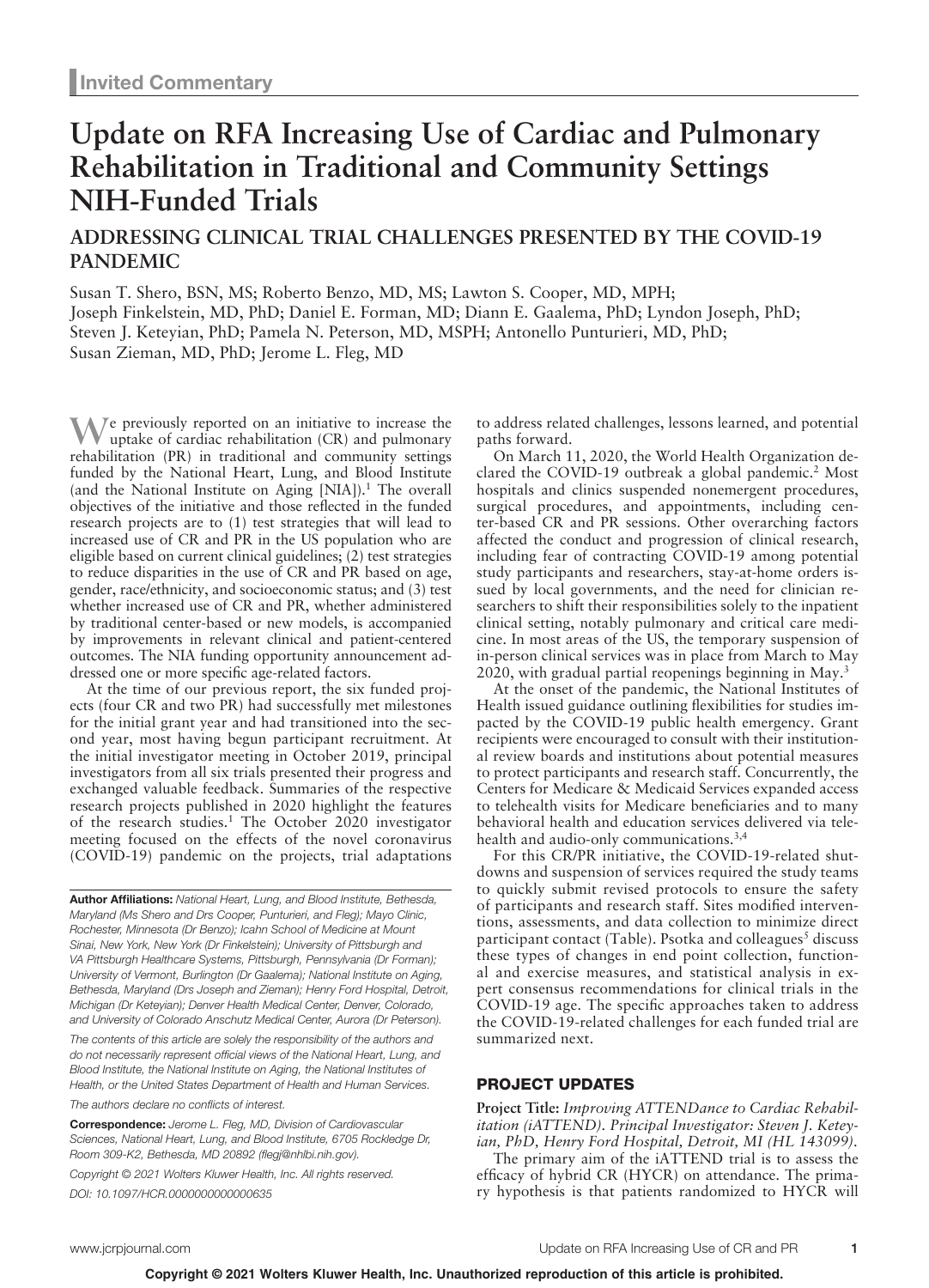## **Table**

### **COVID-19-Related Study Changes in This CR/PR Collaborative Initiative**

| <b>CR/PR Project</b>                                                       | <b>Primary End Point(s)</b>                                                                                                                                      | <b>Secondary</b><br>End Point(s)                                                                                                                                                       | <b>Statistical</b><br><b>Analysis Plan</b>                                                                                                | <b>Recruitment Status</b><br>at Time of Suspension<br>of Services                                                                                                                              | <b>Protocol</b>                                                                                                                                             | <b>Other</b>                                                                                                                                                                                                                                    |
|----------------------------------------------------------------------------|------------------------------------------------------------------------------------------------------------------------------------------------------------------|----------------------------------------------------------------------------------------------------------------------------------------------------------------------------------------|-------------------------------------------------------------------------------------------------------------------------------------------|------------------------------------------------------------------------------------------------------------------------------------------------------------------------------------------------|-------------------------------------------------------------------------------------------------------------------------------------------------------------|-------------------------------------------------------------------------------------------------------------------------------------------------------------------------------------------------------------------------------------------------|
| <b>IATTEND</b>                                                             | Number of sessions<br>attended.<br>percentage of<br>patients completing<br>36 visits (hybrid<br>vs traditional).<br>26 participants<br>affected by<br>suspension | Included data from the<br>26 patients affected<br>by trial suspension                                                                                                                  | For primary end<br>point, DSMB<br>considering<br>how to include<br>data from the<br>26 participants<br>impacted<br>by trial<br>suspension | 78 patients enrolled,<br>with 26 participants<br>actively participating<br>in CR randomized<br>before suspension.<br>No recruitment mid-<br>March to mid-May.<br>Enrollment resumed<br>in June | Revised during<br>suspension.<br>In-person<br>sessions<br>temporarily<br>changed to<br>synchronized<br>telehealth<br>visits and<br>phone calls.             | CR hybrid-program<br>telehealth model<br>enhanced from<br>a one-on-one<br>patient-to-staff<br>encounter to a<br>WebEx platform,<br>allowing for<br>simultaneous<br>virtual engagement<br>of three to five<br>patients during a<br>45-min period |
| HeLP                                                                       | Attendance at CR.<br>Data collected for<br>remote sessions<br>during suspension                                                                                  |                                                                                                                                                                                        | No change<br>anticipated                                                                                                                  | 65 participants<br>recruited and 15<br>still participating in<br>CR. No recruitment<br>between March 16,<br>2020, and June 7,<br>2020                                                          | In-person<br>interventions<br>changed<br>to remote<br>(phone,<br>e-mail, postal<br>mail)                                                                    | Anticipate need for<br>4-mo extension                                                                                                                                                                                                           |
| <b>ERA Nudge</b>                                                           | Participation in CR.<br>Will count logging<br>exercise into app<br>and phone calls as<br>participation during<br>suspension                                      | Exercise capacity<br>originally assessed<br>by METs on<br>treadmill. Changed<br>to 6MWT                                                                                                | No change<br>anticipated                                                                                                                  | 112 patients enrolled,<br>21 were active<br>in center-based<br>program and 10<br>active in home-<br>based program<br>March to May.                                                             | Center-based CR<br>changed to<br>fully remote<br>March to May.<br>Some outdoor<br>in-person<br>sessions<br>began in May.                                    | Added messaging<br>for all patients<br>regarding<br>precautions for<br>COVID-19. During<br>inclement weather,<br>limited use of<br>gym for in-person<br>sessions.                                                                               |
| <b>MACRO</b>                                                               | Changed from SPPB<br>that requires<br>direct supervision<br>to self-reported<br>AM-PAC-CAT Basic<br><b>Mobility Domain</b>                                       | Accelerometry<br>elevated into a more<br>prioritized end point<br>and integrated with<br>the AM-PAC-CAT<br>as a complementary<br>performance<br>measure                                | No change<br>anticipated                                                                                                                  | 43 enrolled prior to<br>suspension. Stopped<br>by the DSMB on<br>March 16, 2020,<br>and resumed (with<br>protocol changes<br>approved by the IRB)<br>on September 21,<br>2020                  | Significantly<br>revised to<br>facilitate<br>remote<br>processes.<br>Changes<br>approved on<br>July 10, 2020.<br>Sample size<br>reduced from<br>480 to 374. | Overall shift from site-<br>vs-home-based<br>CR to home- and<br>hybrid-based<br>models.                                                                                                                                                         |
| Increasing<br>Adherence<br>to PR After<br>COPD-Related<br>Hospitalizations | Percentage of patients<br>that initiate and<br>complete PR after<br>a COPD-related<br>hospitalization-<br>unchanged                                              | Patient choice of home-<br>based vs on-site<br>PR-unchanged                                                                                                                            | Original intent-to-<br>treat analyses<br>retained. Two<br>secondary<br>analyses<br>added.                                                 | Recruitment deferred<br>during suspension.<br>Sample size<br>increased to 240<br>(from 150) as it is<br>now noninferiority<br>study.                                                           | Revised to have<br>no contact<br>enrollment                                                                                                                 | The study transitioned<br>to allow the<br>individuals referred<br>to the PR center to<br>have the choice of<br>either on-site PR or<br>telehealth home-<br>based PR program.                                                                    |
| CHIEF-PR                                                                   | Completion rate of PR<br>after acute COPD<br>exacerbation-<br>unchanged                                                                                          | To assess exercise<br>capacity at patient<br>homes, 6MWT replaced<br>by 1-min sit-to-stand<br>test. Surveys and<br>questionnaires collected<br>remotely using NIH<br>Toolbox for PROs. | No change<br>anticipated                                                                                                                  | Recruitment postponed<br>until mid-June; no<br>participants affected<br>by suspension.<br>Increased enrollment<br>rates after June-<br>currently on track                                      | Revised to<br><b>Online Patient</b><br>Enrollment<br>Network                                                                                                | The study transitioned<br>to a remote<br>assessment of<br>exercise capacity<br>at patient homes.                                                                                                                                                |

Abbreviations: AM-PAC-CAT, Activity Measure for Post-Acute Care with Computerized Adaptive Testing; COPD, chronic obstructive pulmonary disease; CR, cardiac rehabilitation; DSMB, Data and Safety Monitoring Board; IRB, institutional review board; MET, metabolic equivalent; NIH, National Institutes of Health; PR, pulmonary rehabilitation; PRO, patient-reported outcome; 6MWT, 6-min walk test; SPPB, Short Physical Performance Battery.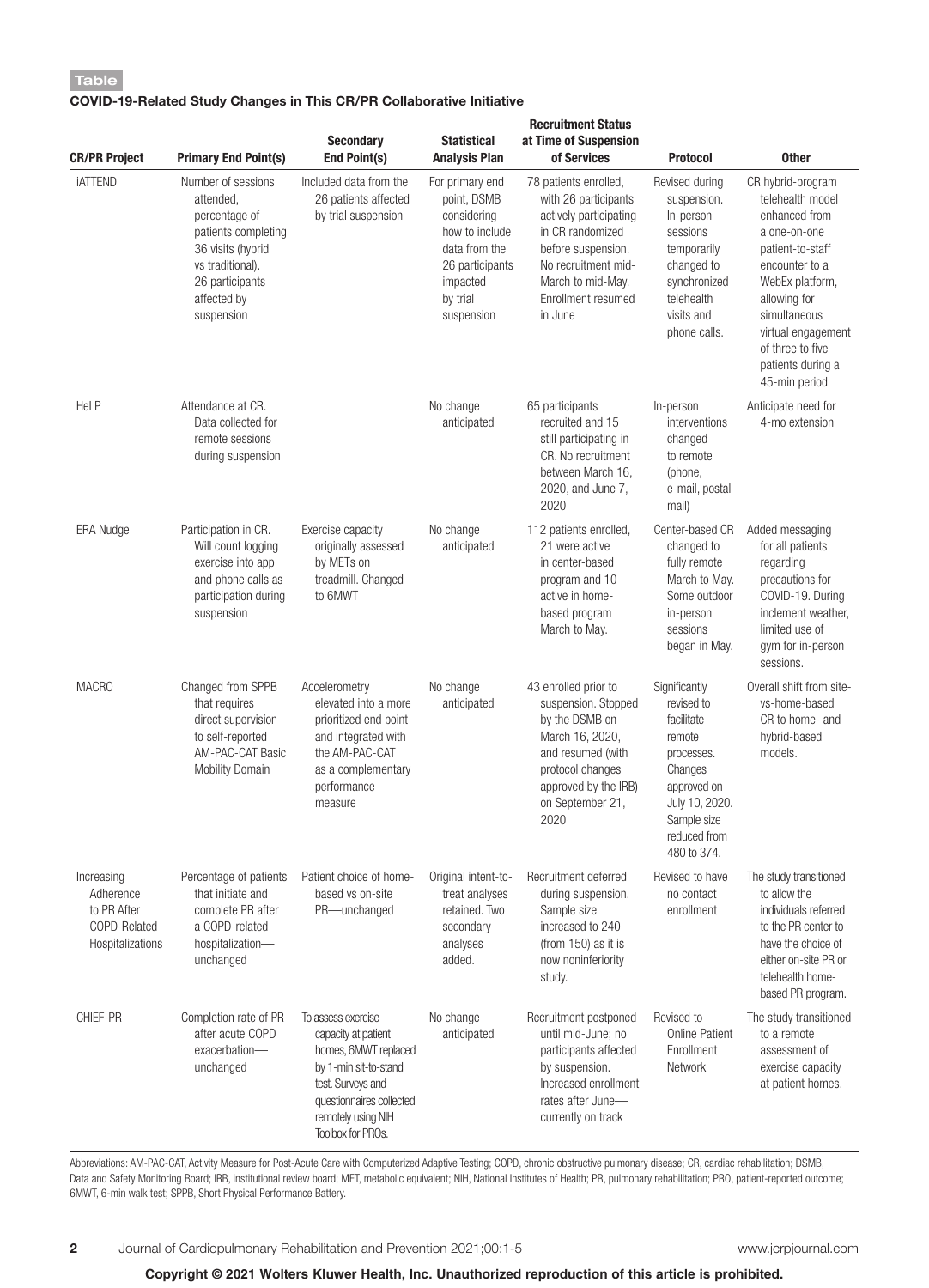complete significantly more CR sessions than patients randomized to clinic-based CR alone. Secondary aims are to assess the effect of HYCR on exercise capacity and quality of life. In mid-March 2020, all outpatient clinical and research activities were suspended at Henry Ford Hospital. This policy impacted 26 patients actively engaged in either the standard CR (S-CR) or hybrid CR (combined clinic- and home-based using video synchronized telehealth) arms of the trial. Regardless of study group assignment, for these 26 patients, the number of CR sessions attended at the time CR operations were suspended was used as their total number of sessions completed for the trial (Table). The COVID-19-related suspension directly impacted assessment of the primary trial end points, and the Data and Safety Monitoring Board (DSMB) is evaluating how to include the data from these 26 patients in the statistical analysis. For example, one trial whose primary end point was impacted by COVID-19 excluded all affected participant-related data from their primary analysis but included such data in secondary analyses.<sup>6</sup> In June 2020, new patient enrollment resumed using COVID-19-specific procedures (eg, wearing a mask during CR, individual vs group education).

Due to COVID-19, the findings from iATTEND take on increasing importance because the trial evaluates the delivery of CR outside the facility-based setting.<sup>7</sup> Additionally, because of COVID-19, health systems are now better prepared to assist CR programs by adding telehealth-based HYCR programs to their services. To leverage these system-level advances within Henry Ford Health System, in February 2021, the CR hybrid program switched its telehealth model from a one-on-one patient-to-staff encounter<sup>8,9</sup> to a WebEx platform (Cisco) that allows simultaneous and virtual engagement of three to five patients in a real-time manner during a 45-min period, with the goal of at least 30 min of supervised exercise for each person. The autumn 2020 surge in COVID cases in Michigan did not necessitate appreciable alterations in trial operations.

**Project Title:** *Improving Participation in Cardiac Rehabilitation Among Lower-Socioeconomic Status Patients: Efficacy of Early Case Management and Financial Incentives. The Healthy Lifestyle Program (HeLP) Study. Principal Investigator: Diann Gaalema, PhD, University of Vermont, Burlington, VT (HL 143305).*

The goal of the HeLP trial is to test the impact of two interventions: case management and incentives on participation in CR among Medicaid enrollees of low socioeconomic status.<sup>1,10</sup> On March 16, 2020, trial recruitment was suspended, and the CR facility ceased normal operations due to the COVID-19 outbreak. At this time point, the study had recruited 65 participants, of whom 15 were still participating in CR.

The CR program transitioned from in-person visits to weekly telehealth phone calls for currently enrolled patients. Accordingly, the study pivoted to encouraging remote attendance. To maintain a consistent target of encouraging or incentivizing 2-3 visits/wk, at-home exercise sessions were included. For each of these sessions, CR staff set a patient-specific step goal, and objective measures of step counts were obtained with pedometers (Omron).<sup>11,12</sup> Study interventions switched to completely remote delivery, with case management conducted by phone and incentives delivered by email or mail, to encourage participation in weekly telehealth visits and complete step goals. The trial continued to operate fully remotely for 8 wk before the CR program began a phased reopening in May. While COVID-19 surges have occurred in late 2020 to early 2021, infection rates have remained low in Vermont, and the clinic has not been required to reduce operations.

The main outcome for this trial is attendance at CR. As the team was able to continue data collection and CR sessions remotely, investigators anticipate using data from this time and do not foresee a need for changes to the statistical plan. However, to account for the cessation of recruitment for 11 wk due to research restrictions, they may need to extend trial recruitment by 4 mo.

**Project Title:** *Enhancing Cardiac Rehabilitation Adherence Through Home-Based Rehabilitation and Behavioral Nudges (ERA Nudge). Principal Investigator: Pamela Peterson, MD, MSPH, Denver Health Medical Center, Denver, CO, and University of Colorado Anschutz Medical Campus, Aurora, CO (HL 143324).*

The goal of ERA Nudge is to increase adherence to and completion of CR in a diverse, low socioeconomic status population. The study is testing the choice of home versus hospital-based rehabilitation and behavioral nudge messages.13,14 All patients receive an application (app) on their smartphone that allows them to access information, chat with staff, and receive educational information.<sup>15,16</sup> On March 13, 2020, all in-person research activities were suspended due to COVID-19, and the in-person clinical CR program was closed. At that time, 112 patients had been enrolled, 21 were active in the center-based program, and 10 were active in the home-based program.

In response to this situation, the team moved to a fully remote program, with patients who were enrolled in center-based CR receiving phone calls on the days of their previously scheduled classes. Participants received teaching and exercise coaching. Those who were enrolled in the home-based program continued to receive one phone call/ wk as per the protocol. The collection of survey data was by phone, and assessment of exercise capacity was delayed. The team continued to deliver nudge messaging with added messages for all participants regarding precautions for COVID-19. For example, the messages encouraged them to use mail pharmacies, prescription delivery, or have friends or family members pick up medication refills to avoid exposure to COVID-19. Recruitment was suspended for approximately 6 wk. In early May, the investigators were able to reopen center-based classes and resume enrollment, with approval from the hospital to hold classes in the park next to the hospital, with an option for indoor sessions with two to three participants/class on inclement weather days. This outdoor model was developed based on experience in Toronto.17

The primary outcome of the trial remains CR participation. When no in-person visits were allowed, participation was counted as logging exercise into the app and participating in phone calls. No changes are anticipated in the statistical analysis. Exercise capacity is a secondary outcome, which was originally assessed as metabolic equivalents (METs) on the treadmill but switched to 6-min walk test (6MWT) due to COVID-19 (Table).

**Project Title:** *Modified Application of Cardiac Rehabilitation for Older Adults (MACRO). Principal Investigator: Daniel E. Forman, MD, University of Pittsburgh, Pittsburgh, PA (AG 060499).*

Modified Application of Cardiac Rehabilitation for Older Adults (MACRO) is a randomized controlled multisite trial in which precepts of cardiology and geriatrics are merged. A coaching intervention is employed by MACRO that aims to increase function in older adults hospitalized with cardiac disease by increasing their participation in CR. The MACRO coaches use behavioral prompts to better motivate patient interests in CR programs and facilitate options for site-based, home-based, and hybrid (site-based transitioning to home-based) formats of CR to best match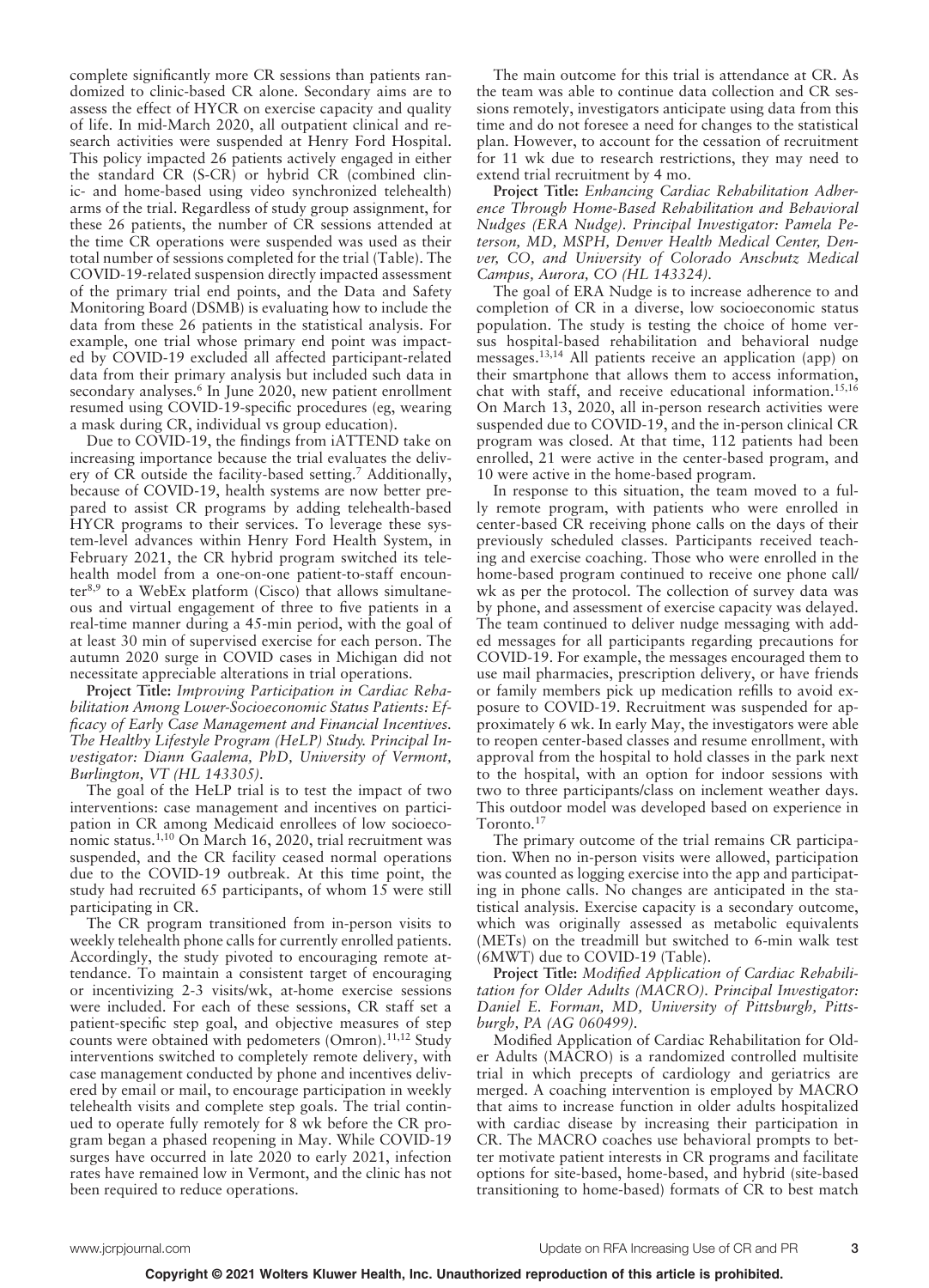circumstances and preferences for each patient. The pre-COVID-19 MACRO protocol relied heavily on face-to-face assessments. The pre-COVID-19 primary end point was the Short Physical Performance Battery,<sup>18</sup> a performance measure of gait, balance, and strength that requires direct supervision to maintain safety and fidelity.

When the COVID-19 pandemic was declared, the trial was suspended by the DSMB, as the direct engagements required by the protocol were no longer feasible. The 43 pre-COVID-19 enrollees were released from the trial and their data removed from the analysis. The study team had to extensively revise the protocol to achieve practical, sensitive, and safe methods without face-to-face encounters. The primary end point was changed to the Activity Measure for Post-Acute Care with Computerized Adaptive Testing Basic Mobility Domain,<sup>19</sup> a self-reported measure of physical function that can be administered by phone. The sample size was reduced from 480 to 374.

In addition to the Activity Measure for Post-Acute Care with Computerized Adaptive Testing, remotely facilitated accelerometry was prioritized as a complementary performance measure.20 Despite these significant changes, great efforts were made to preserve the original primary goal (ie, improving functional capacity by facilitating CR).

The MACRO study was initially designed to study tradeoffs between site-based and home-based CR. However, as a pragmatic trial, it has shifted focus since the pandemic to home-based and hybrid CR models because these have become more common options of care. As a pragmatic trial, MACRO will be able to track the utility of these novel approaches to CR, which may better serve older, complex, and/or frail patients who could not easily attend site-based programs even before COVID was a concern.

**Project Title:** *Increasing Adherence to Pulmonary Rehabilitation After COPD-Related Hospitalizations. Principal Investigator: Roberto Benzo MD, MS, Mayo Clinic, Rochester, MN (HL 142933).*

The goal of this clinical trial is to compare adherence to PR after referral to either a centralized home-based PR program<sup>21</sup> or a center-based program that offers on-site PR after a chronic obstructive pulmonary disease (COPD) related hospitalization. Centralized home-based PR involves delivery of all home PR program materials virtually and/or remotely. The center can take referrals from any provider, and provide home PR to any patient in the country, facilitating use by small hospitals, rural hospitals, or hospitals with low resources to deliver home PR. The randomized trial was slated to start in March 2020, but was delayed because of the COVID-19 pandemic.

In response to the COVID-19 public health emergency, the Centers for Medicare and Medicaid Services added PR services to the Medicare telehealth reimbursement list. Due to this change, PR centers can now offer telehealth PR. Thus, the study transitioned to allow the individuals referred to the PR center to choose either on-site PR or the telehealth home-based PR program. The changes made in the context of a public health emergency will provide the study with generalizable and practical results while respecting the original goals as funded:

- 1. The investigators will still learn the percentage of patients who initiate and complete PR after a COPD-related hospitalization to compare to the current dismal  $<$  2% PR initiation in the same setting<sup>22</sup> found in a large study of Medicare beneficiaries.
- 2. The team will learn about patient choice of home-based versus on-site PR after a COPD hospitalization.

The primary outcome of this study, completion of the 3-mo PR program, will continue to be based on intention-to-treat analysis, wherein comparisons will be made between the two randomization groups: referral to centralized home-based PR versus referral to a PR center. Because of the COVID-19-related changes, two secondary analyses also will be performed: a per-protocol analysis combining participants in the centralized home-based PR arm with those in the PR center arm that chose home-based telehealth versus hospital-based PR, and an analysis comparing three participant arms: those randomized to home-based PR, those randomized to hospital PR who chose home-based telehealth PR, and those randomized to hospital PR who chose on-site PR. The sample size will increase from 150 to 240 patients, and the design will change to a noninferiority study.

**Project Title:** *Comprehensive Health Informatics Engagement Framework for Pulmonary Rehabilitation (CHIEF-PR). Principal Investigator: Joseph Finkelstein, MD, PhD, Icahn School of Medicine at Mount Sinai, New York, NY (HL 143317).*

The Comprehensive Health Informatics Engagement Framework for Pulmonary Rehabilitation (CHIEF-PR) aims to facilitate PR referrals, initial assessments, completion rates, and maintenance using an innovative multipronged approach. The goal of this trial is to demonstrate that the CHIEF-PR is effective in increasing the use of PR in patients after an acute exacerbation of COPD, and improving clinical and patient-reported outcomes as compared with routine clinical care. The CHIEF-PR is a multipronged integrated trial, which addresses barriers for PR uptake and completion using integrated multilevel information technology solutions at the health care, provider, and patient levels. Recruitment into the clinical trial was supposed to commence in March 2020 but was postponed until mid-June due to the COVID-19 pandemic. Thus, the study participants were not affected by the clinical trial shutdown.

During the trial shutdown, the investigators refined their enrollment and follow-up procedures to ensure sufficient social distancing and participant protection from COVID-19 risks. Initial patient contact is now carried out by hospital staff providing interested patients with access to an electronic consenting platform via their smartphone or  $tablet.<sup>23</sup> The entire study is conducted at participant homes$ after discharge from a hospital. An individualized exercise program is prescribed after remote assessment of exercise capacity using a validated telehealth system.<sup>24</sup> To assess exercise capacity at participant homes, the team replaced the 6MWT with a 1-min sit-to-stand test, which was previously demonstrated to be a reliable alternative to the 6MWT.25 As originally planned, participants in the intervention group follow their exercise plan daily using a home-based telerehabilitation system. In comparison, those in the control group receive only printed materials provided after the initial assessment. Physical activity assessment was planned using Fitbit devices. However, the team found that Fitbit accuracy depended on pace and sensor location, $2<sup>6</sup>$  which may bias estimates in older adults. Additionally, the number of steps may be affected by social isolation during a lockdown. These considerations resulted in using the Physical Functioning Scale of the Short-Form 36, whose internal consistency and validity in older adults have been well established $^{27}$  (Table).

The sample size and primary outcome of the CHIEF-PR trial, and the completion rate of PR after acute COPD exacerbation, have not changed. The team has increased patient enrollment rates to address the initial delay in the trial